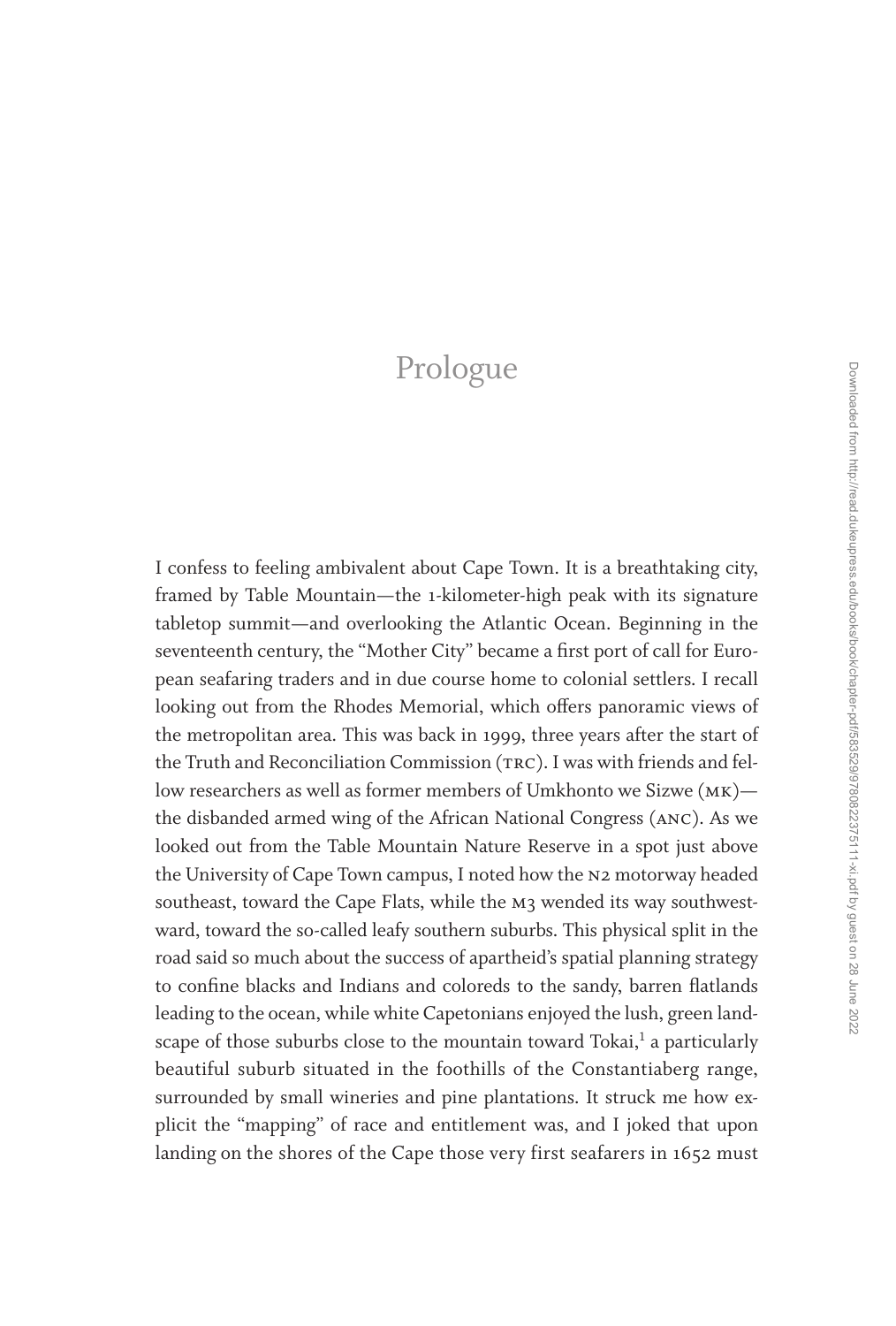have imagined they had come ashore on God's land as they looked out on the physical beauty of Table Mountain, Helderberg, the Hottentots-Holland mountain range, the Atlantic and Indian Oceans' convergence at Cape Point, and the indigenous *fynbos* and other exotic vegetation. And yet, as I suggested to our friends, those settlers in God's land appeared to have committed the most ungodly of acts. At first, they stole land, conquered by power of firearms, sold human beings into slavery, and then later, much later, they perpetuated a deeply hierarchical system, in part by splitting and separating space and inevitably forcing the N2 and M3 motorways to diverge.

Many others have noted the deep social rifts and inequalities in South African society generally and their acute expression in the context of Cape Town, which is known to most outside South Africa as a playground for the affluent (McDonald 2008; McDonald and Smith 2004; Samara 2011; Seekings and Nattrass 2005; Thorn and Oldfield 2011; Watson 2002; cf. Beall, Crankshaw, and Parnell 2002). Tourists come to tee off on some of the best golf courses the country has to offer, dine at some of its finest restaurants, rent or buy luxurious holiday homes along the coastline, get cheap tummy tucks and then recover in the Mount Nelson Hotel, and sunbathe for hours on some of the world's most glorious beaches. Many white Capetonians (not all of course) enjoy the city's natural beauty, too, and although beaches and other public amenities are no longer legally segregated, they are de facto for the most part. To some extent this has to do with the city's limited public transport system, which makes getting to the coast or the mountains difficult for those without cars. But the problem is not simply whether certain kinds of people, specifically people from the townships and squatter areas, can physically make the trip to Camps Bay or Clifton Beach no. 4, but whether they see any purpose in it and whether they feel comfortable when they do. One needs money in many of these places to feel accepted, and the subtle and not so subtle policing of who is recognizably a consumer and who is not often enough dictates who has access and who doesn't. The Victoria and Albert Waterfront is a good example. Though strictly speaking open to the public, its combination of shops, galleries, restaurants, and condominium complexes, which gleam with glass and steel in the South African sky, privileges a purchasing power beyond the reach of the average black Capetonian. And while waterfront supermarkets like Pick n Pay and Woolworths suggest that just about anyone might come to do their food shopping, in reality the combination of road access by car and the sprawling shopping complex's security staff makes this retail space more private than public.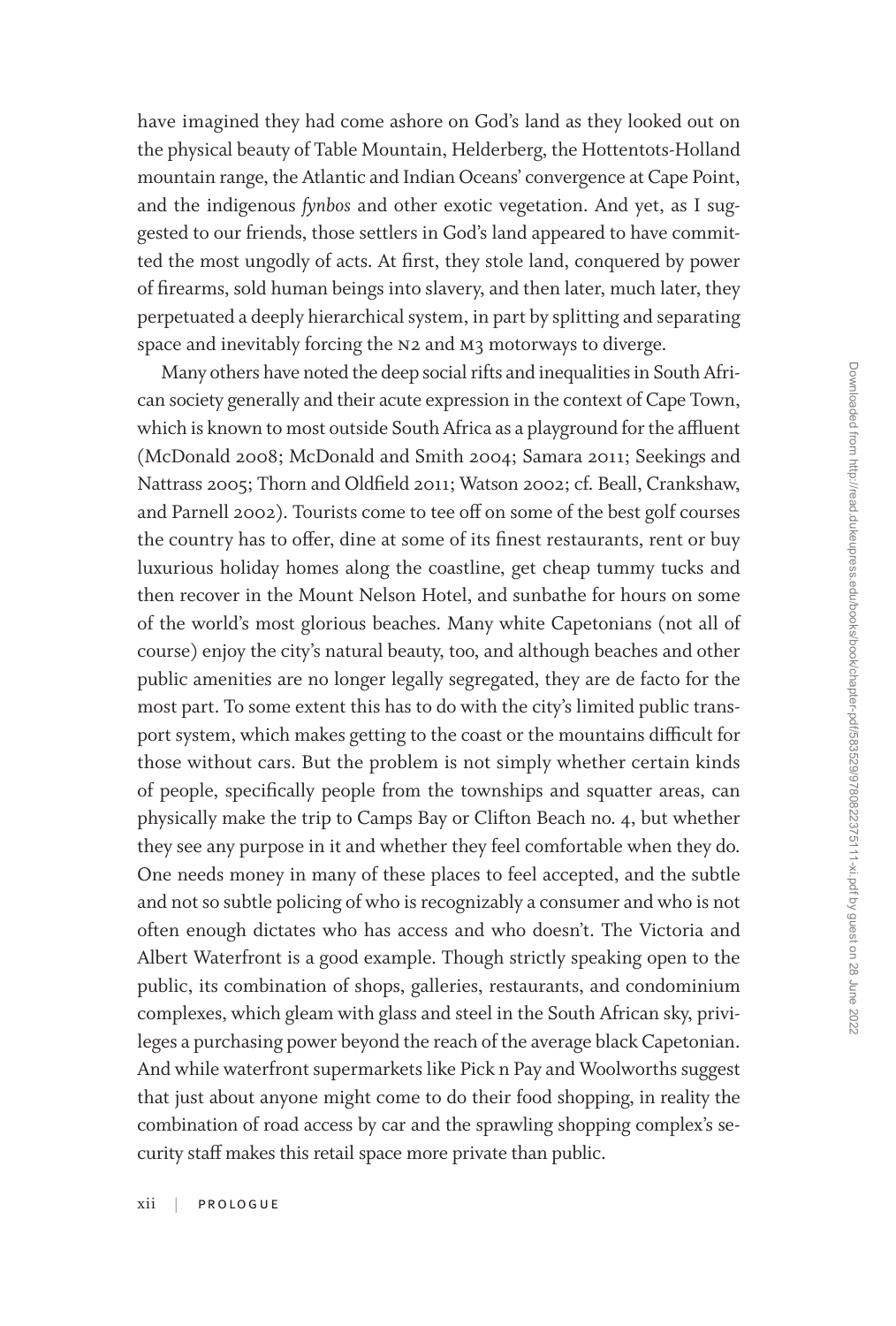Chatting with friends in Lower Crossroads informal settlement—only a few weeks after my trip to the Table Mountain Nature Reserve—about their weekend plans and whether people would be "going to town," I met with a perplexed silence. On further prodding I was reminded that everything took money: the long taxi ride into town from the Flats, the restaurants and shops that most would not even dare to enter, never mind the museums and galleries. What exactly was it that I thought people would "do" in town; what purpose was to be served by going on a Saturday afternoon; whom would one be visiting? "That's for white people to go to town like that," someone in the group observed. This perhaps distinguishes Cape Town from other cities and, in particular, Johannesburg, where a growing black middle-class works and plays. But Johannesburg is also, cliché though it may be, genuinely an "African" city in a way that Cape Town isn't. Whatever people's income brackets and employment status, one rarely has the sense that black residents of Johannesburg feel somehow unwelcome downtown or even in the swank Nelson Mandela Square in Sandton City Shopping Center. Johannesburg is abuzz with hip young black people of every class and income bracket. There's a vibe about "Jozi" that Cape Town lacks (Bremner 2004a; Nuttall 2004). As Sarah Nuttall and others have noted, young African residents of Johannesburg have taken up a *loxion kulca* (location or township culture) that enables an imagining of possibilities, of cultural expression, of upward mobility.

This isn't to say that the same isn't true of Cape Town's townships—there is a distinct location or township culture there, too—but Johannesburg does offer the possibility for a kind of continuity between the culture of the location and the culture of the city as a whole that seems continually foreclosed in Cape Town, where the distinctions between black and white modes of life remain stark. It surely helps that Johannesburg has a long and gritty history of mining and migrant work, of polyglossia, and cosmopolitanism. Further, as Lindsey Bremner has argued, "to be black and living on the edge is not necessarily to be poor" (2004b, 42) in Johannesburg, because the city's edge can very often serve as the link between opportunities and mobility. I'm not convinced the same can be said of Cape Town's periphery.

| | | | |

In 1979, my father moved our family to Botswana, where he served as bishop for the Anglican diocese.<sup>[2](#page--1-0)</sup> Though a man of the cloth, my father was no stranger to the ins and outs of global refugee politics. Serving on the Africa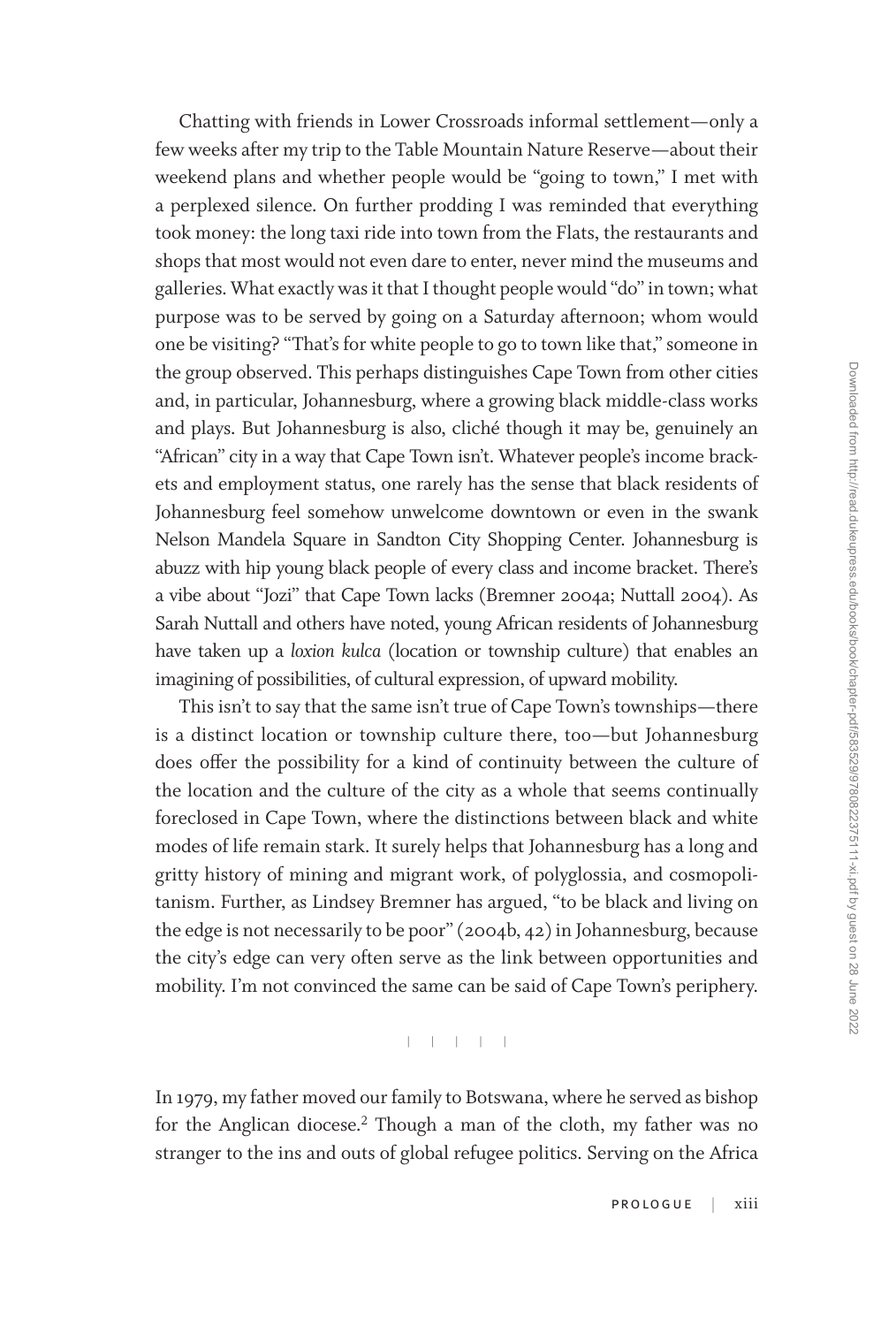Desk at the World Council of Churches in Geneva during the mid-1970s, he worked closely with displaced persons from all across the continent but also took an interest in the growing southern African refugee crisis, especially those fleeing the system of apartheid. These were largely young men and women who had never been afforded educational opportunities at home under the oppressive system of Bantu education, which was designed to "de-skill" black South Africans en masse.

At the time, I was only vaguely aware of my father's involvement in the anti-apartheid struggle—specifically his involvement in a variety of initiatives to funnel assets into South Africa, predominantly from the Norwegian government, and to assist in the escape of dissidents and their resettlement in foreign countries, where many young exiles sought training in military strategy or in higher education. Nor was I fully aware of the intricate details of the refugee networks, their source of funding, or the practicalities of relocating activists, never mind the efforts to support them. Still, I was, in some limited sense, conscious of the enormity of the situation across the border in South Africa and in the adjoining Frontline States. I read newspapers avidly and precociously, including the now defunct *Rand Daily Mail*, listened to South African radio in all its complicated and not so very complicated censorship and bias, sometimes ending an evening with *Our Boys on the Border*. A program mostly directed toward whites, *Our Boys on the Border* covered the correspondence and news from young men in combat in Namibia (then South West Africa), Angola, and Mozambique and was both a testament to Cold War anti-Communist sentiments and a little old-fashioned. There were late night visits from "friends" and "relatives" seeking refuge on the Botswana side. Some came from Lusaka (headquarters to the African National Congress in exile), and these were generally very serious encounters that occasioned discussion in the garden, since my father was never sure if the phone or the house was secure. All this sounds like cloak-and-dagger subterfuge, and in part it was. But really, the frequent reception of people coming across at Tlokweng, just to the southwest of Gaborone, or organizing for someone to carry cash back into South Africa was mostly done in an effort to attend to the most basic needs of those fighting the good fight on the other side of the border (see, e.g., Schaap 2010).

My father always opined that revolutionaries had to be fed, clothed, and sheltered and their children cared for; at times, they also needed their bills paid. To the degree that formal organizations and collective action were effective, their success was rooted in the most fundamental requisites of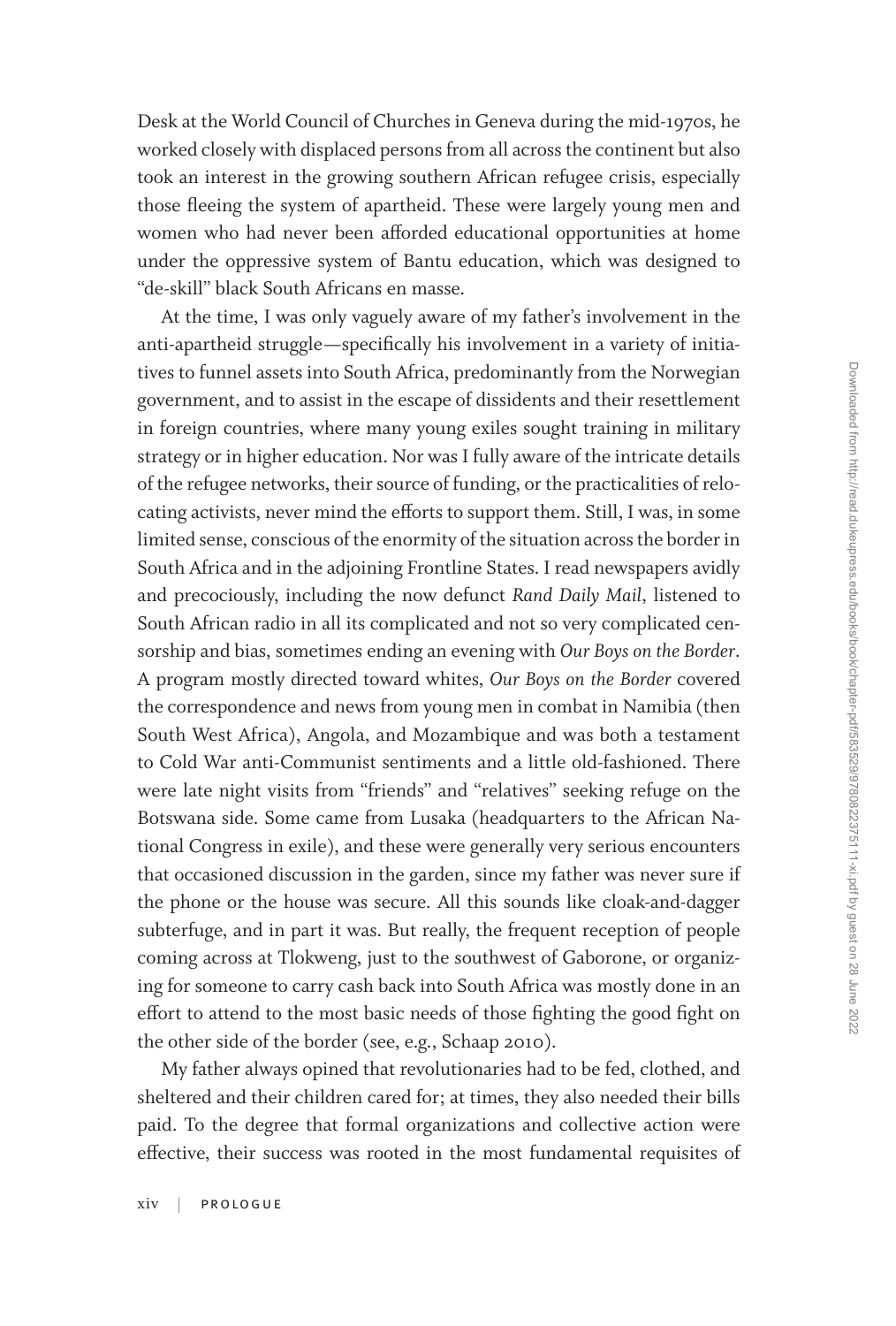the household. Rather than work against the grain of the funders and supporters of "the struggle," who mostly gave to formal bodies, my father tried to get money to members of many different groups, as well as individual families, churches, and social services programs. With the aid of the Norwegian Foreign Ministry, money went to various radical Left and African nationalist organizations, among them the African National Congress, to pay their phone and electricity bills; the Pan Africanist Congress in Dar es Salaam; members of the Black Consciousness movement still operating within South Africa's borders; and families whose primary breadwinner was in detention and no longer able to put food on the table. This ideological agnosticism would ultimately earn my father the label of an anti-anc man, but for what it was worth, he held to this position "religiously," if I may say, and in a sense it became an article of faith.

This is where I believe my own interest in the politics of the everyday, both in apartheid and post-apartheid South Africa, probably finds its original inspiration. I have often described my research on squatters and the phenomenon of urban informal settlement as a kind of theology of the poor, albeit a secular one, a theology in its turn inspired by the writings of that great secular theologian Karl Marx—certainly the so-called early humanist Marx—who aspired to make *material* a philosophy of pure contemplation and yet at the same time remained a thinker of great philosophical and thus contemplative depth. I have been equally inspired by other social theorists who either followed or diverged from Marx's dialectical materialism (as will become apparent in the pages that follow) and who sought to understand the causes of systemic and emergent inequality and were concerned with the forms of consciousness that made the world appear either as it should be or in great need of transformation. That being said, Marxian analysis cannot, by any measure, account for the kinds of politics of life and forms of life to which this book addresses itself. And as will become quite apparent in the course of *Making Freedom*, class analysis, specifically, cannot explain most thoroughly or completely the politics of land grab, illegal settlement, and everyday struggles to survive that together make up what I would like to call a "politics of presence" on the margins of the city of Cape Town.

| | | | |

Apartheid was a constitutionally ordained and legally enforced system of racial discrimination, and those who fought against it became its heroes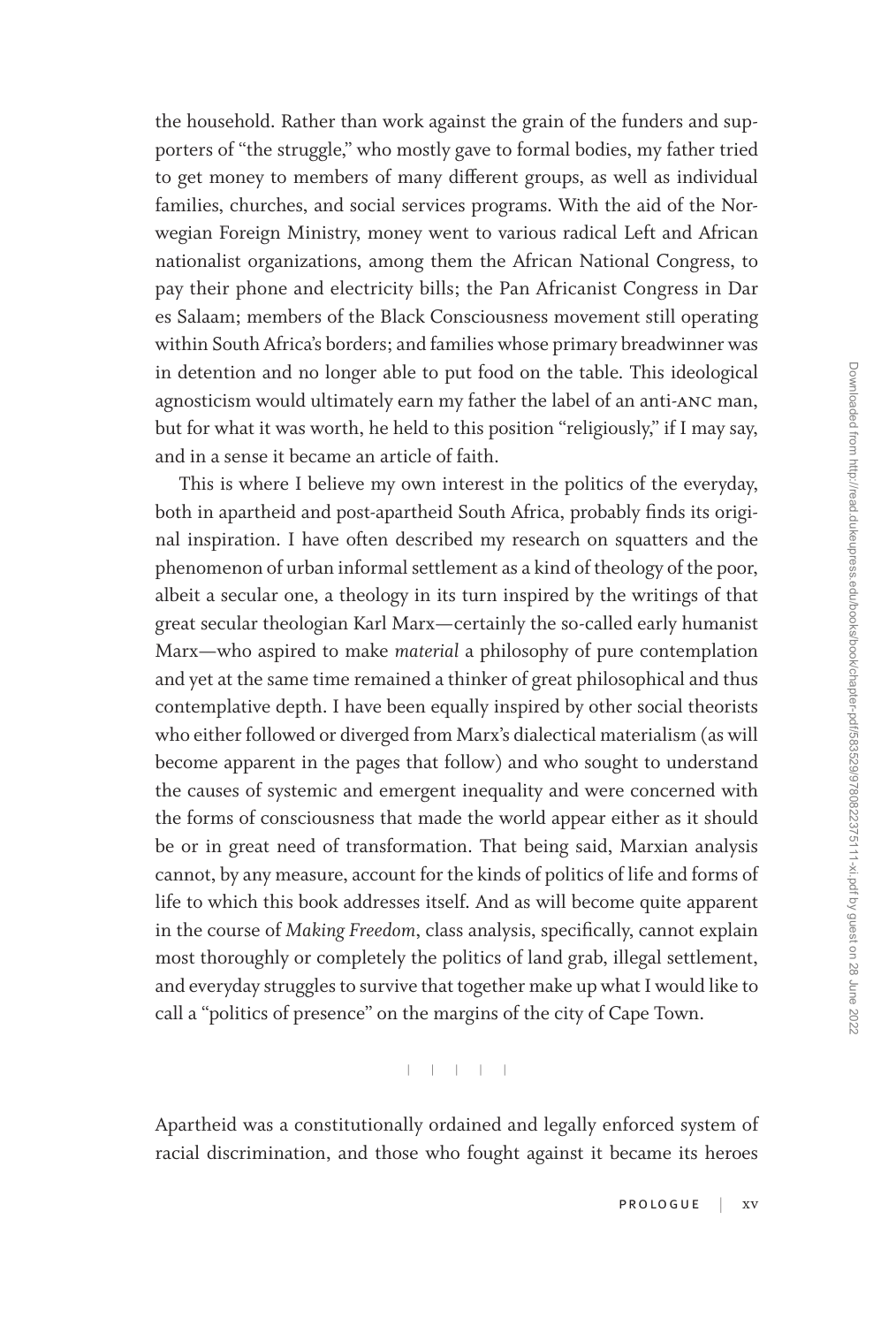and martyrs, while the most defiant among them were spectacularly victimized, as the proceedings of the Truth and Reconciliation Commission would later reveal. Beginning in 1996 and concluding in 1999–2000, evidence of the state's hand in detentions, torture, disappearances, and murders built, day after day, week after week. At the same time, apartheid generated conditions in which blacks, coloreds, and Indians (so-called non-whites) suffered materially the consequences of a system that functioned by a logic of *racial* discrimination to create distinct *classes* of people.

Still, despite the many assertions I make about the politics of squatting as having its basis in an urgent "materialism," *Making Freedom* is not primarily concerned with conditions of abjection. On the contrary, I argue that notwithstanding the meagerness of life on the periphery of Cape Town (both during apartheid and in the new democratic era), squatters mobilized and continue to mobilize a whole array of everyday strategies in making lives of tremendous meaning. Such practices, in the past at least, presumed the future possibility of emancipation from the strictures of the system of influx controls (those statutes that restricted individual movement). That the horizon along which such cultural practices have been engaged has changed so dramatically since the end of the apartheid era is also the focus of much of what follows. How is it, with democratization and the transition to a constitutional system in which rights and entitlements in citizenship became so critical, that grinding poverty on Cape Town's periphery not only persisted but also deepened? In part, I propose that South Africa's turn to democracy in 1994 coincided with the adoption of free market reforms that were anti-poor and that neoliberalization in the Mother City (to be distinguished from the neoliberal policies of other cities) followed a very particular course—a point cogently argued by David McDonald in *World City Syndrome: Neoliberalism and Inequality in Cape Town* (2008; also see Brenner and Theodore 2002).

Historically deemed a "liberal" city owing to the prominence of so-called English-speaking South Africans in economic and political life, white Capetonians were nevertheless guilty of the worst forms of racial paternalism (Bickford-Smith 1995). As *Making Freedom* tries to show, it was in the Cape that influx controls were most stringently enforced, in part owing to a series of preexisting circumstances: long distances between the Cape and the Transkei and Ciskei homelands, which facilitated the exclusion of Africans, as well as job reservation policies that favored colored labor. It surely didn't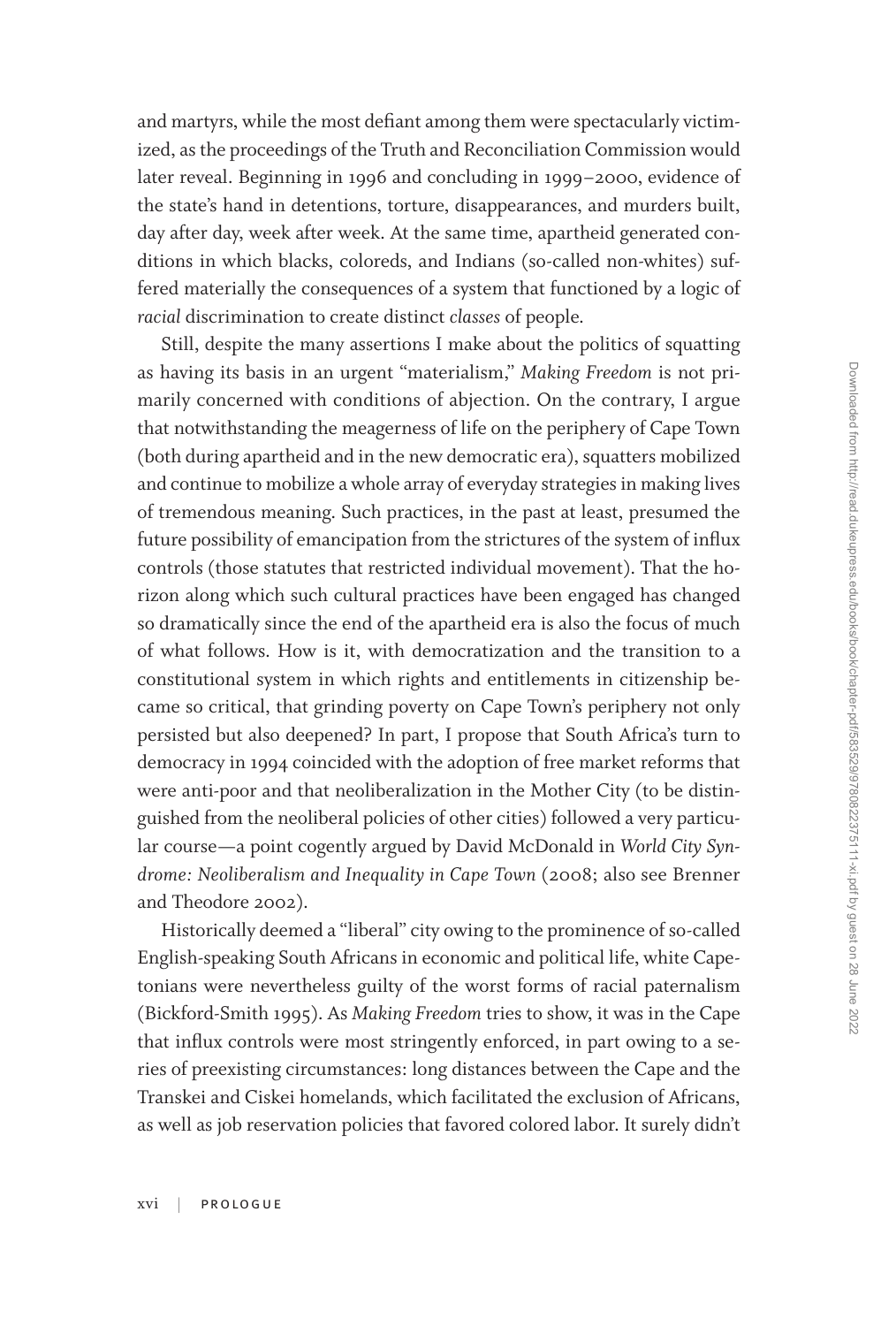hurt the city's reputation that it was distant from the seat of administrative power, Pretoria; nestled between mountain and ocean, Cape Town was a place of great natural beauty and somehow remote enough to give it the appearance of operating above the fray. But Cape Town was no less an apartheid city, whatever its liberal claims.

The racial politics of Cape Town don't begin and end with black-white relations, of course. What makes the Cape unique, at least one of the things that makes it unique, is the presence of a large colored population. So whatever the parochialisms of the English-speaking community, Cape Town is actually incredibly diverse. Coloreds have lived almost everywhere in the city and just beyond its limits: in the now rather diminished Bo-Kaap (formerly the exclusive home of Cape Muslims) bordering the central business district—much of it sold off to wealthy whites and re-delimited as the Cape Quarter—on the Flats, long home to colored farmers and, beginning in the mid-1960s, communities displaced from the City Bowl, and finally, beyond the city proper, out in the Winelands toward Stellenbosch. From Cape Malay cuisine to the muezzins' call to prayer, reaching from the Flats to the center of town, to the old colored fishing families based in Simon's Town to the very particular timbre of Cape Afrikaans, Cape Town's colored population in a sense defines the city. Demographically, coloreds are in a majority given former job reservation (the Coloured Labour Preference Policy), segregation (Group Areas), and pass laws (Natives Urban Areas Act). Language most tellingly indicates something of the force of colored influence: of the province's population of approximately 4.5 million, 49.7 percent speak Afri-kaans,<sup>[3](#page--1-0)</sup> 20.2 percent speak English, and 2[4](#page--1-0).7 percent speak isiXhosa.<sup>4</sup>

Quite apart from their cultural impact, coloreds have often perversely influenced the outcome at the ballot box. Since 1994, the province has been led first by the New National Party and, since 2009, the Democratic Alliance against a general tide of anc support across the other provinces. Historically, coloreds were molded as a constituency, a community, and a type of citizen through a set of welfare interventions in housing, education, and institutions addressing social "deviance." In his book about the colored Cape Flats, Steffen Jensen argues that coloreds, beginning in the 1930s, were the focus of a series of commissions of inquiry, consistent with a broadly biopolitical project in which coloreds were "managed" at the level of population. Jensen goes on to propose that such efforts produced a "colored citizen" well integrated into the institutions of welfare, punishment,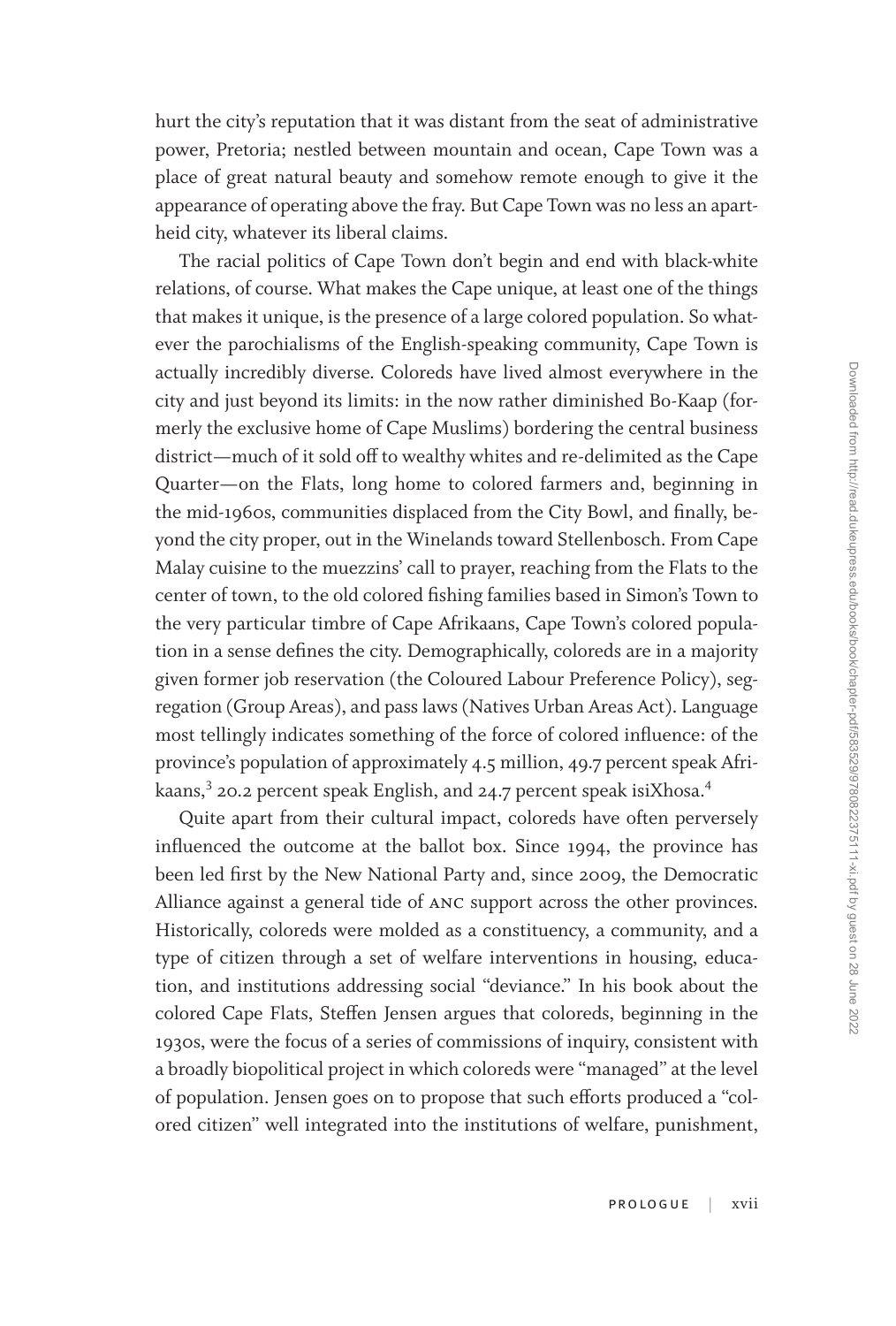and labor and that this "management" was quite distinct from the forms of extreme violence and coercion meted out to Africans (Jensen 2008, 21–22, 39; also see Ashforth 1990).

Without a doubt black, colored, and white Capetonians experience the city very differently in view of their uneven access to public amenities, institutions, and jobs. In the townships, the commute between home and work is both long and costly. Most making the daily trip to jobs in the suburbs and central business district use the system of kombi taxis, which are expensive and not always roadworthy. The train and bus, while less expensive, are also unsafe, either because they have not been serviced or because of limited security; many commuters try to avoid the state-owned train company (formerly Spoornet and now Transnet Freight Rail), particularly after dark, for fear of being mugged or worse.

A great deal has been written about the politics of service delivery and *denial* (Bond and McInnes 2007; Desai and Pithouse 2004; Gibson 2012; Pithouse 2008), specifically the frequent suspension of electricity and water by local authorities in the face of nonpayment by ratepayers on the Flats. The resort by service providers to prepaid meters has inevitably shut off vital services to those who cannot afford them. And while nationwide protests against the corporatization of local state functions stem from conditions of poverty that make it virtually impossible for the poor to pay for services, the general view in official circles is *not* that market-orientated reforms may be unsuited to the complex post-apartheid economic climate but rather that the failure to pay rates is consistent with a "culture of nonpayment," dating back to the rent and consumer boycotts of the 1980s. This is an astonishing position in the face of the country's unemployment rate of about 2[5](#page--1-0).6 percent,<sup>5</sup> Cape Town's 30 percent poverty rate, the highest rate of any city in the country, and a poverty rate of 77 percent in the Eastern Cape, the predominant geographic origin of in-migration to Cape Town and the second poorest province in the country (Bähre 2011, 373).

The broader picture is equally uneven. At the national level there remains much evidence of the post-apartheid state's efforts to redistribute wealth, if not in the form of actual reparations, certainly through the development of infrastructure. The state has delivered housing, social grants, and welfare to its citizens, yet at the same time the adoption of market reforms has had, as McDonald and Smith have proposed, "far-reaching implications for South African cities" (2004, 1461)—and rarely positive ones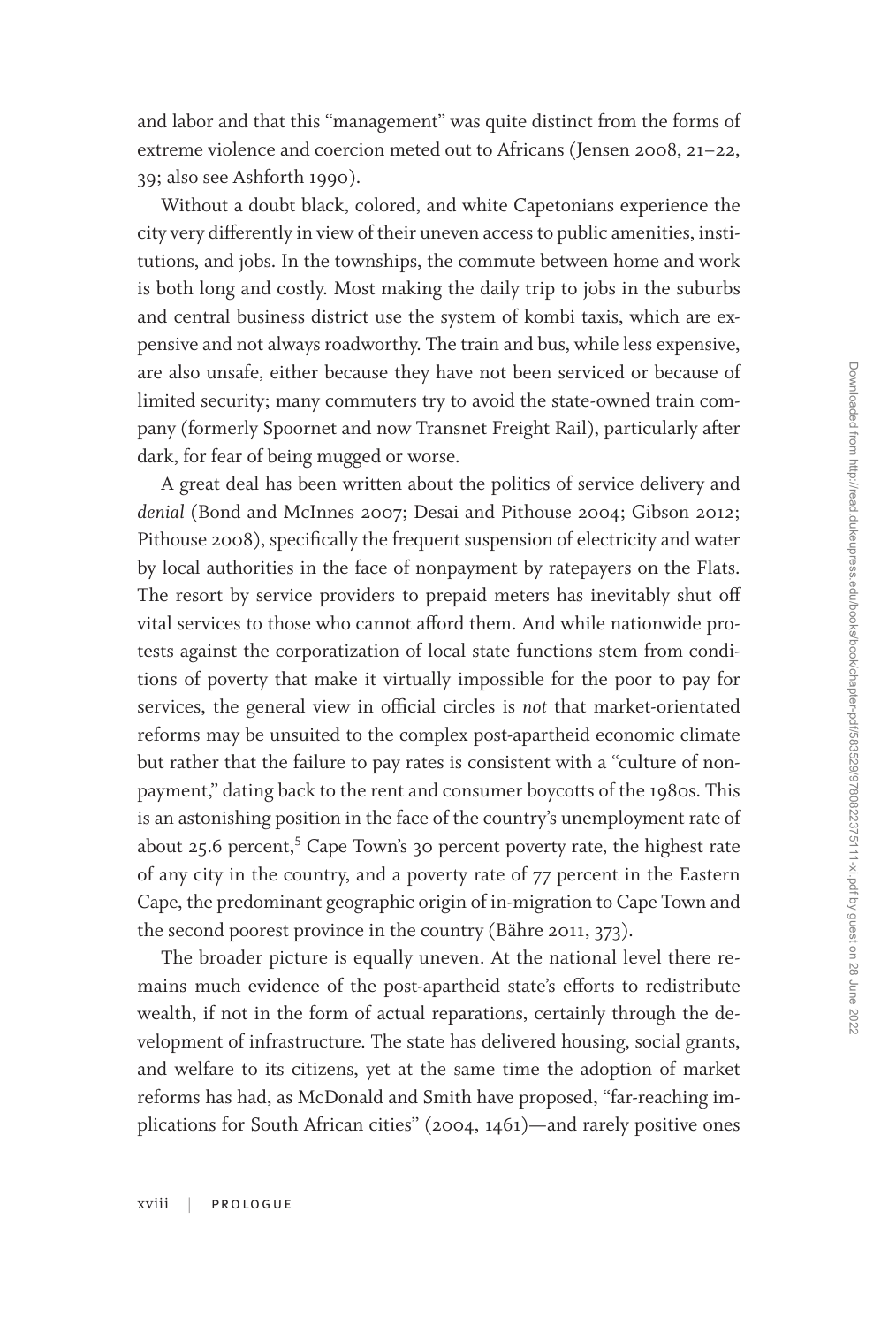at that (cf. Ferguson 2007). Housing, for instance, has often been slow on delivery and almost always poor in quality, even though a robust housing policy, a cornerstone of the post-1994 government's efforts to make restitution for the past, is something on which the anc has long campaigned. This is due partly to the decrease in capital transfers from national to local states and partly to the outsourcing of construction to private companies, whose primary concern is not equity but the bottom line.

Cape Town's winters are cold and damp, and the flood-prone Flats only add to the constellation of public health challenges, including chest infections, which are widespread and in the most serious cases tubercular, both as a consequence of poor baseline health and the prevalence of HIV/AIDS (see, e.g., Nattrass 2004; also see Fassin 2007).<sup>[6](#page--1-0)</sup> Access to decent schools and hospitals remains uneven across the city, and in the townships these tend to be overcrowded and poorly equipped, with teachers and nurses being inadequately trained. During my first stint in the field, 1998–99, and then again in the early 2000s, I was frequently told that to be hospitalized was a death sentence. The logic was faulty, of course, but in practice to seek medical care was to submit to long waits in casualty, to the possibility of having to sleep out in the corridors, and finally to be sent home with little more than a Panado (acetaminophen). Only the very sick ventured to hospital—so, yes, in a sense, to go was to never return home.

Early attempts to redistribute assets and reprioritize budgets, a "peace dividend" of sorts, never really came to pass, and the Cape metropolitan area remains "remarkably skewed along race and class lines" (McDonald and Smith 2004, 1477). Relatedly, the city has remained a deeply violent place. The Western Cape's murder rate, for example, was 48.3 per 100,000 for 2013–14 (the last year for which statistics are available), far outpacing Gauteng Province at 26.2 per 100,000, which is perceived, at least, as more dangerous. It also far exceeds the national average of 32.2 murders per 100,000 for the same period.<sup>[7](#page--1-0)</sup> South Africa has enjoyed a long and varied relationship with violence, though its codes and meanings have changed over time and as the country transitioned from a colonial to a postcolonial order. If political violence was most common during the 1980s, intermittent taxi wars, gang violence, and more intimate aggressions like domestic violence, murder, and rape have come more recently to characterize the South Afri-can scene (Steinberg 2000; cf. Comaroff and Comaroff 2006).<sup>[8](#page--1-0)</sup> The debate over whether there has been an escalation in violent crime since the end of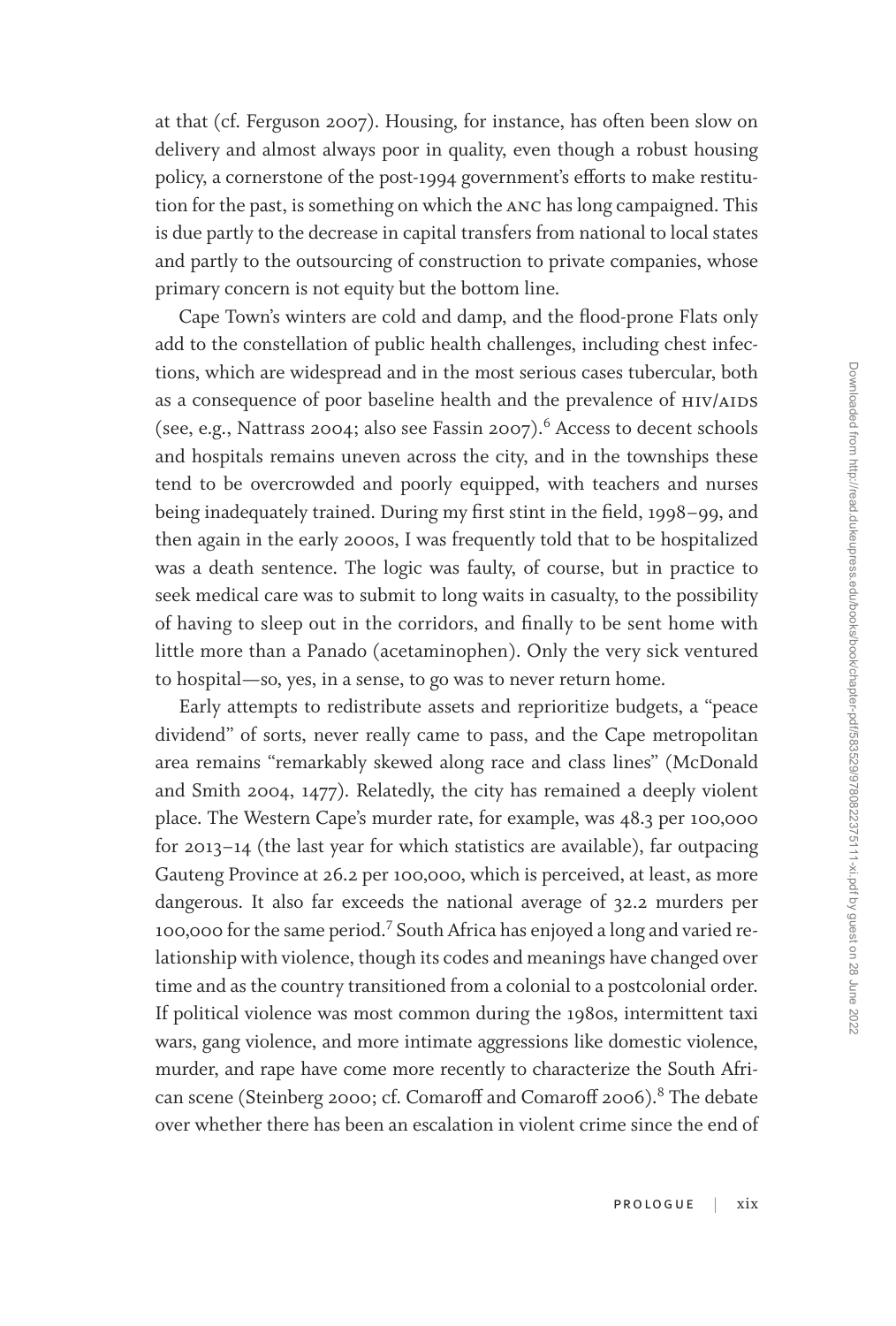the old order has never really been resolved. Some note that South African society has always been shot through with cruelty and aggression—on the shop floor, at the missionary school, prison, mental hospital, and home, in the confrontations between a gun-wielding state and its stone-throwing insurgents. The role of municipal breweries in raising revenue in the townships, the use of alcohol in the mines to dull fear and encourage labor compliance (see Van Onselen 2001), and the *shebeen* (tavern) brawls that seem to be such a part of daily life in the townships suggest a historically specific relationship between violence and high levels of alcohol consumption. But it is the intimacy of so-called contact crimes that makes one wonder about the relationship of violence, racism, and poverty.

Leslie Bank has cogently argued that family relationships were systematically reordered in the 1980s with the rise of the culture of the comrades, or *amaqabane*. While the migrant labor system, single-sex hostels, and the feminization of poverty in the reserves all played their part, it was the intensity of protest politics and how they were taken up by young people (especially men) that informed the changing role of parents and children in relation to one another. Leslie Bank notes that so-called traditional forms of marriage were steadily eclipsed by live-in arrangements (*ukuhlalisana*), which had a direct bearing not only on the spatial arrangement of domestic space—the expansion of shack settlements and backyard tenancies where young people sought to live independently—but on the relationships between parents and their teen and young adult children (2011, 130–31). Further, the mobilization of communities via block committees and other civic organs often created continuity between the comrades, the domestic sphere, and township central committees. To the degree that such youth politics were ascendant, the role of the comrades in consumer and rent boycotts had a direct impact on matters of home and young male authority. "At each level, disciplinary structures were set in place, which dealt with cases ranging from political dissent to domestic disputes as these spheres interpenetrated each other" (93).

Bank also proposes that young men were dictating not only to parents what they could or could not do but also to wives and partners. They were likely to stipulate where relatives and spouses could shop in the context of the consumer boycotts, for example. For some of my interlocutors these questions resonated, and in one instance, a former comrade admitted that he had once forced a woman who defied the boycott to ingest the contents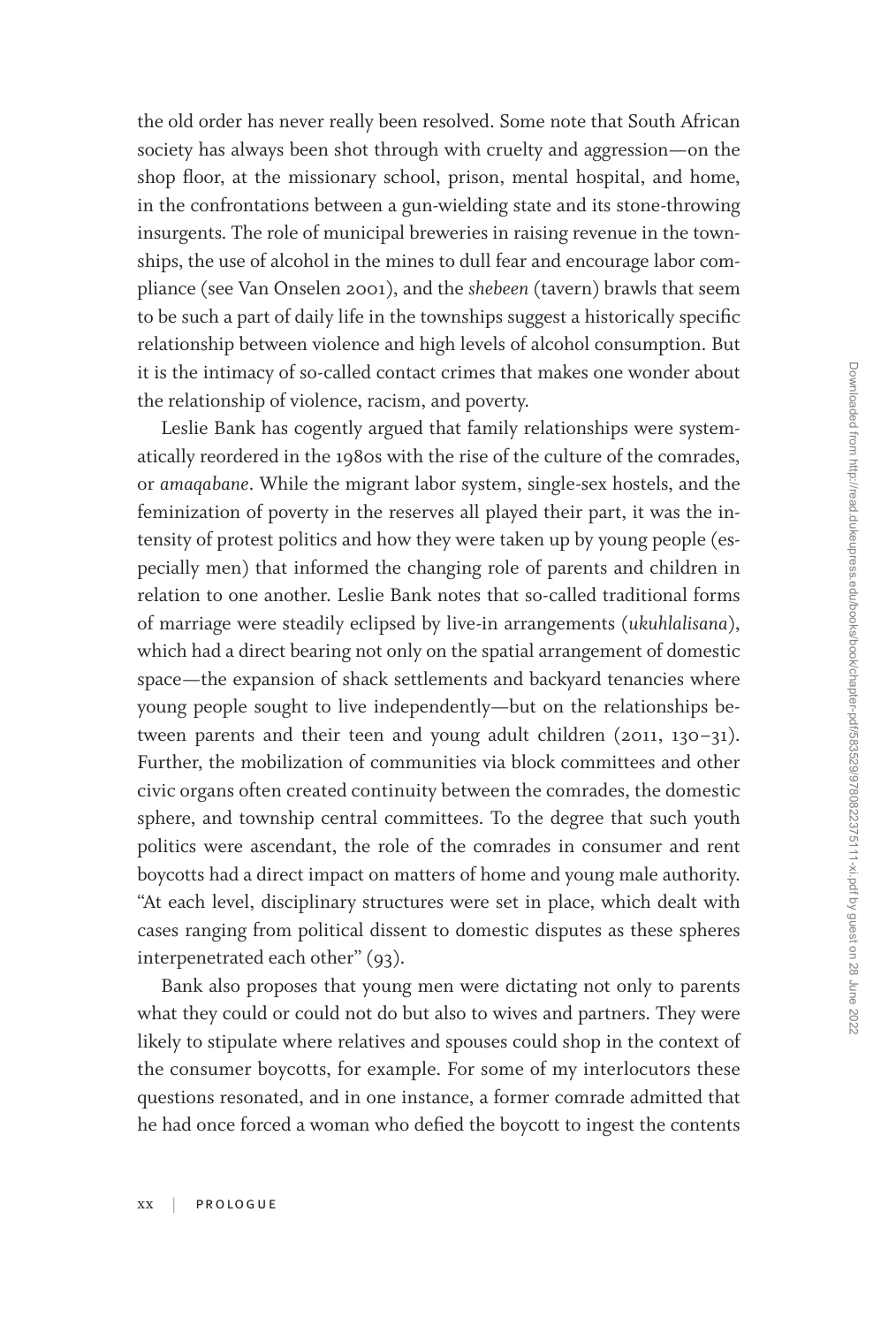of her shopping bag while he watched, including a bottle of cooking oil! Those forms of masculinity that emerged in struggle, what Clive Glaser has identified as "struggle masculinity" (2000), were at times threatening and could lead to physical violence, while such excesses of highly sexualized conduct became critical to the very essence of protest politics.

Bank and I carried out research in different parts of South Africa—he worked in Duncan Village, just outside East London in the Eastern Cape, while I worked on the periphery of Cape Town—and to the degree that these were shaped by distinct local histories, the dynamics of the domestic sphere were also rather distinct. Bank reasons that the growth of shack areas might be connected quite practicably to *ukuhlalisana* arrangements in which women, in a sense, risked "shacking up" with male partners—this without guarantees of social respectability afforded by marriage. Beginning in the mid-1970s and early 1980s such arrangements were also predominant in Crossroads and Brown's Farm and other shack areas in Cape Town, but given the stringencies of the system of influx controls in the Western Cape, shack areas became a space of emancipation and possibility for a slightly older generation of migrant workers and hostel dwellers, too many of whom desperately hoped to reconstitute preexisting family arrangements with wives and children.

I mention such transformations in domestic arrangements because I think these are critical to any understanding of the ways in which violence comes to be expressed in contemporary South Africa. That so much criminal violence is personal, intimate, and physical surely bears some continuity with shifting relations of domesticity and sexuality dating back to at least the 1980s, if not significantly earlier. Whether such shifting relations of intimacy can account for the prevalence of violence in the home in South Africa is unclear, though I would venture to say there is surely a connection between the two. Apartheid was terrifyingly destructive at the level of the everyday; it permeated the social and the intimate. Tellingly, rates of sexual offense, specifically, are extremely high in South Africa. At the same time, qualification is called for: one, the fact that sexual offenses are reported and recorded already speaks volumes of the state of policing and criminal statistics gathering in contrast to other countries, certainly across the continent; two, the expansion of the definition of "sexual offense" in the Sexual Offenses Act of 2003 and 2007 has opened up the possibility for recognizing "that men, women, and children are potential victims" (Salo 2010, 36; also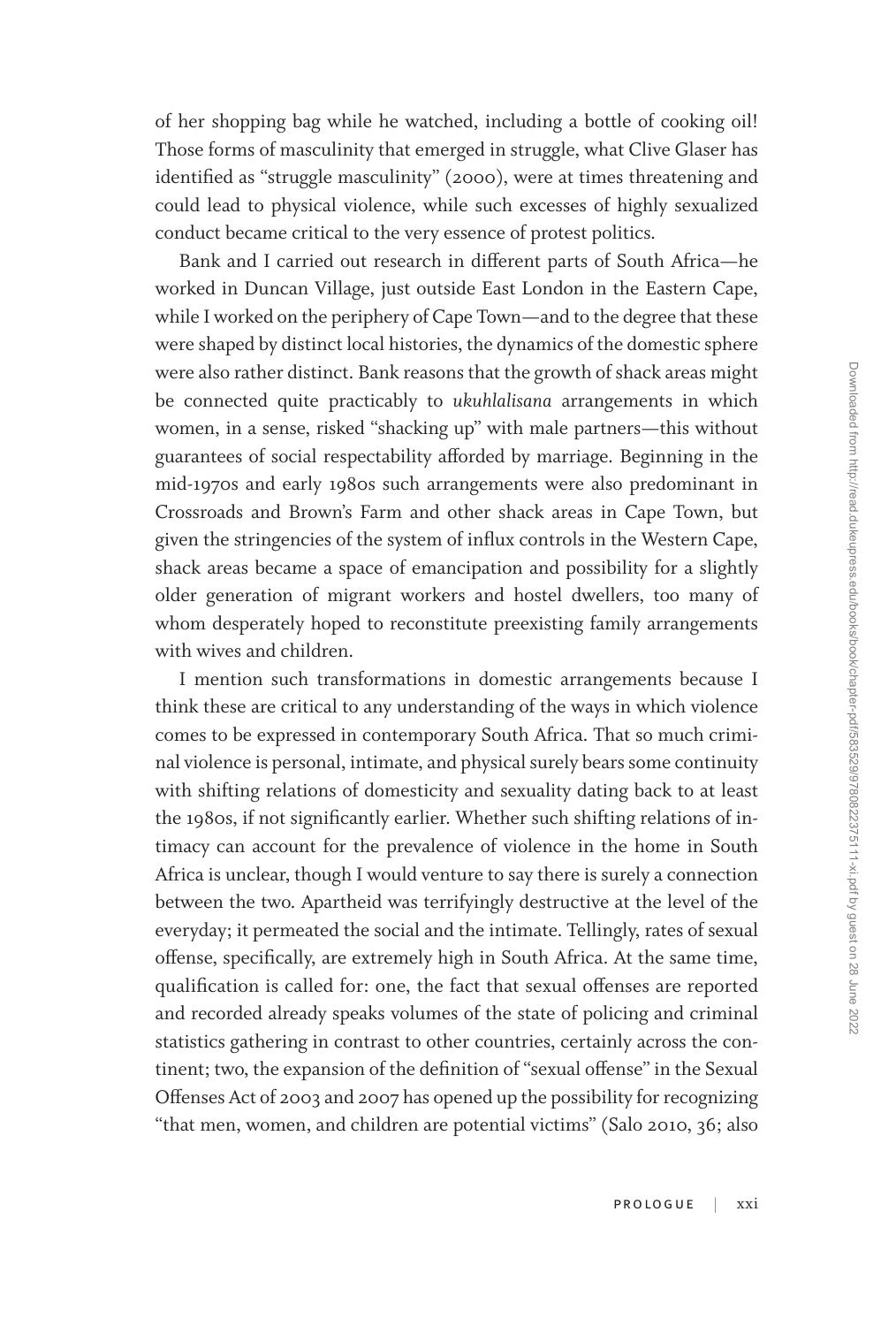see Salo 2007).<sup>[9](#page--1-0)</sup> Still, the question of how to reckon with the fact that rates of sexual violence in the Western Cape, for example, have reached as high as 229.9 per 100,000 (the highest rate across the provinces in 2004–5) remains, whatever the gender of the victims involved.<sup>10</sup>

Such considerations had significant bearing on my research—the places I was able to go (accompanied or alone), how I got to those places (mostly with private transport), and the fact of deeply fractured social relations, such that where I lived and where I worked might as well have been separate worlds. Despite my best efforts to convince friends on the Flats that I should live with them, specifically in Philippi East, and despite offers of rent that most desperately needed to supplement very small or absent household incomes, no one seemed to want the additional responsibility—that and the fact that space was certainly at a premium because of the average size of RDP core homes.

I would eventually move to Observatory, a formerly white workingclass suburb, close to the city center. From my host, Patti, someone who cares very deeply about South Africa, I learned invaluable lessons about both white and black. Her experience during the anti-apartheid struggle, mostly within the student movement in the 1970s and then in radical theater, taught me other kinds of things about opposition politics, as distinct from the radical street protests of the townships.

In any case, whatever the degrees of separation between South Africans of different complexions, I gleaned from living on Arnold Street many things about "white lefties," about the challenges of living in post-apartheid South Africa where, in fact, it was becoming harder and harder to reach across the divide separating black, white, colored, and Indian. If in the past "politics" was a reason for gathering, organizing, and conjoining lives across the racial divide, the urgency that had attended such activities had dissipated, and in Cape Town post-1994 there was a palpable sense of a reimposed separation as people retreated into mostly private spaces (Morphet 1995). This was a subject of many late-night dinner conversations at home and with other researchers and colleagues, including my very good friends Steffen and Birthe; Elaine and her husband, Colin; Madeleine, through whom I gained entrée to the Truth Commission; and many others besides. Truthfully, at the end of long days in the field in Brown's Farm, Philippi East, and Crossroads, as well as some of the older nearby townships, including Nyanga and Gugulethu, it was a relief to clamber into my little car and head home along the N2 motorway. At the same time, every single night I felt a